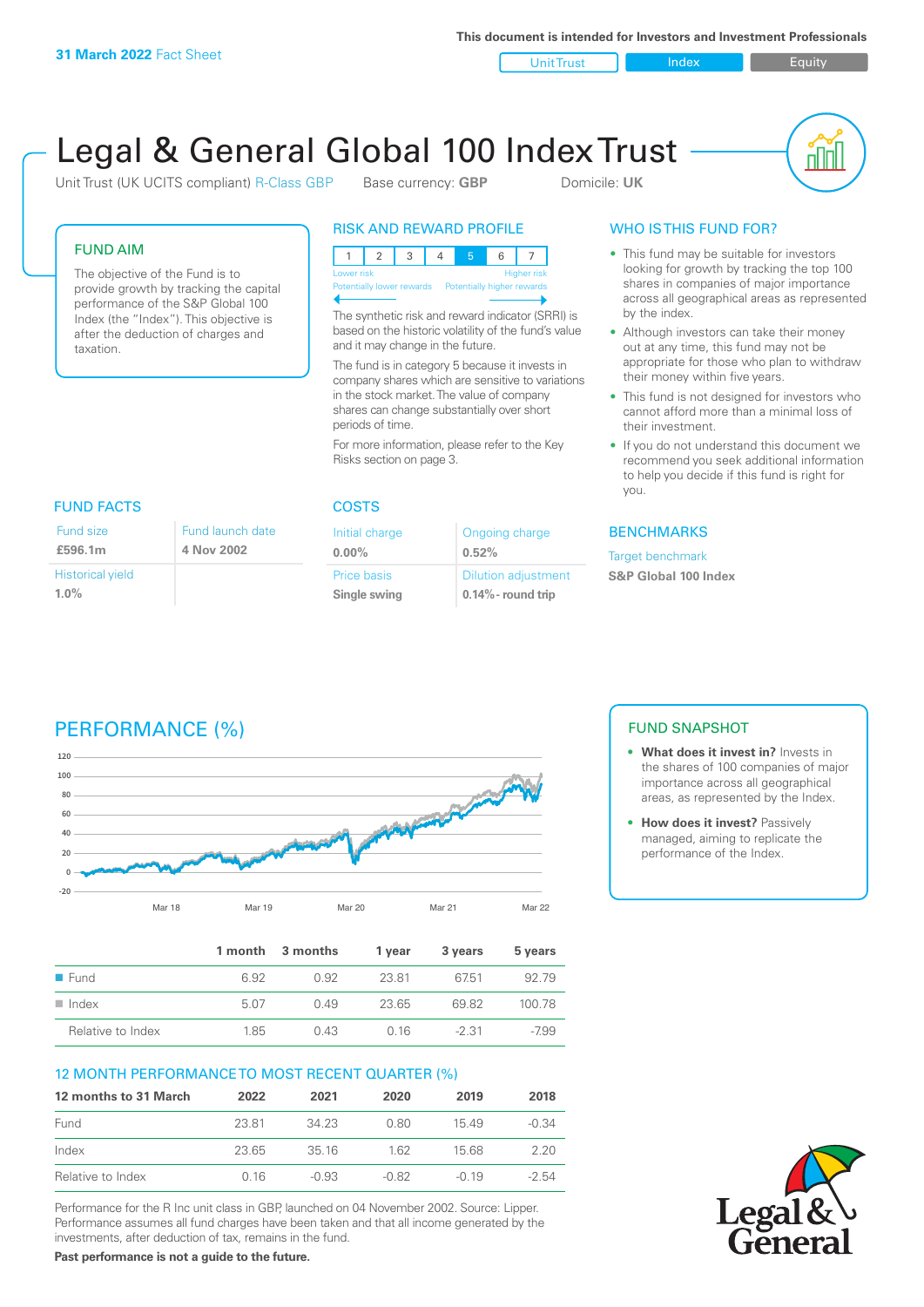# Legal & General Global 100 Index Trust

Unit Trust (UK UCITS compliant) R-Class GBP

# PORTFOLIO BREAKDOWN

All data sources are a combination of LGIM and the Fund Accountant unless otherwise stated. Totals may not sum to due to rounding. In order to minimise transaction costs, the Fund will not always own all the assets that constitute the index and on occasion it will own assets that are not in the index. The number of fund holdings can also differ from the index due to corporate events and proxy holdings.



### SECTOR (%)

| Information Technology     | 30.6 |
|----------------------------|------|
| ■ Consumer Discretionary   | 13.5 |
| ■ Health Care              | 12.4 |
| ■ Consumer Staples         | 10.6 |
| ■ Communication Services   | 9.3  |
| $\blacksquare$ Financials  | 9.1  |
| <b>Energy</b>              | 5.8  |
| $\blacksquare$ Industrials | 5.1  |
| $\blacksquare$ Materials   | 2.3  |
| $\blacksquare$ Utilities   | 0.7  |
| ■ Real Estate              | 0.6  |
|                            |      |

### MARKET CAPITALISATION (%) TOP 10 HOLDINGS (%)

| ■ Large            | 99.7 |
|--------------------|------|
| $\blacksquare$ Mid | 0.3  |

■ Top 10 holdings 52.2% Rest of portfolio 47.8% No. of holdings in fund 106 No. of holdings in index 102

| Apple               | 14 1 |
|---------------------|------|
| Microsoft           | 12.1 |
| Amazon Com          | 75   |
| Alphabet A          | 44   |
| Alphabet C          | 41   |
| Johnson & Johnson   | 2.4  |
| JPMorgan Chase & Co | 2.1  |
| Nestle              | 19   |
| Procter & Gamble Co | 1.9  |
| Exxon Mobil         | 18   |
|                     |      |

### COUNTRY (%)

|   | <b>United States</b> | 73.4 |  |
|---|----------------------|------|--|
| 4 | United Kingdom       | 7.2  |  |
| G | Switzerland          | 5.5  |  |
|   | France               | 4.1  |  |
|   | Japan                | 3.2  |  |
|   | Germany              | 3.0  |  |
|   | Korea                | 1.5  |  |
|   | Australia            | 1.0  |  |
|   | Spain                | 0.7  |  |
|   | Netherlands          | 0.4  |  |
|   |                      |      |  |



The Index Fund Management team comprises 25 fund managers, supported by two analysts. Management oversight is provided by the Global Head of Index Funds. The team has average industry experience of 15 years, of which seven years has been at LGIM, and is focused on achieving the equally important objectives of close tracking and maximising returns.